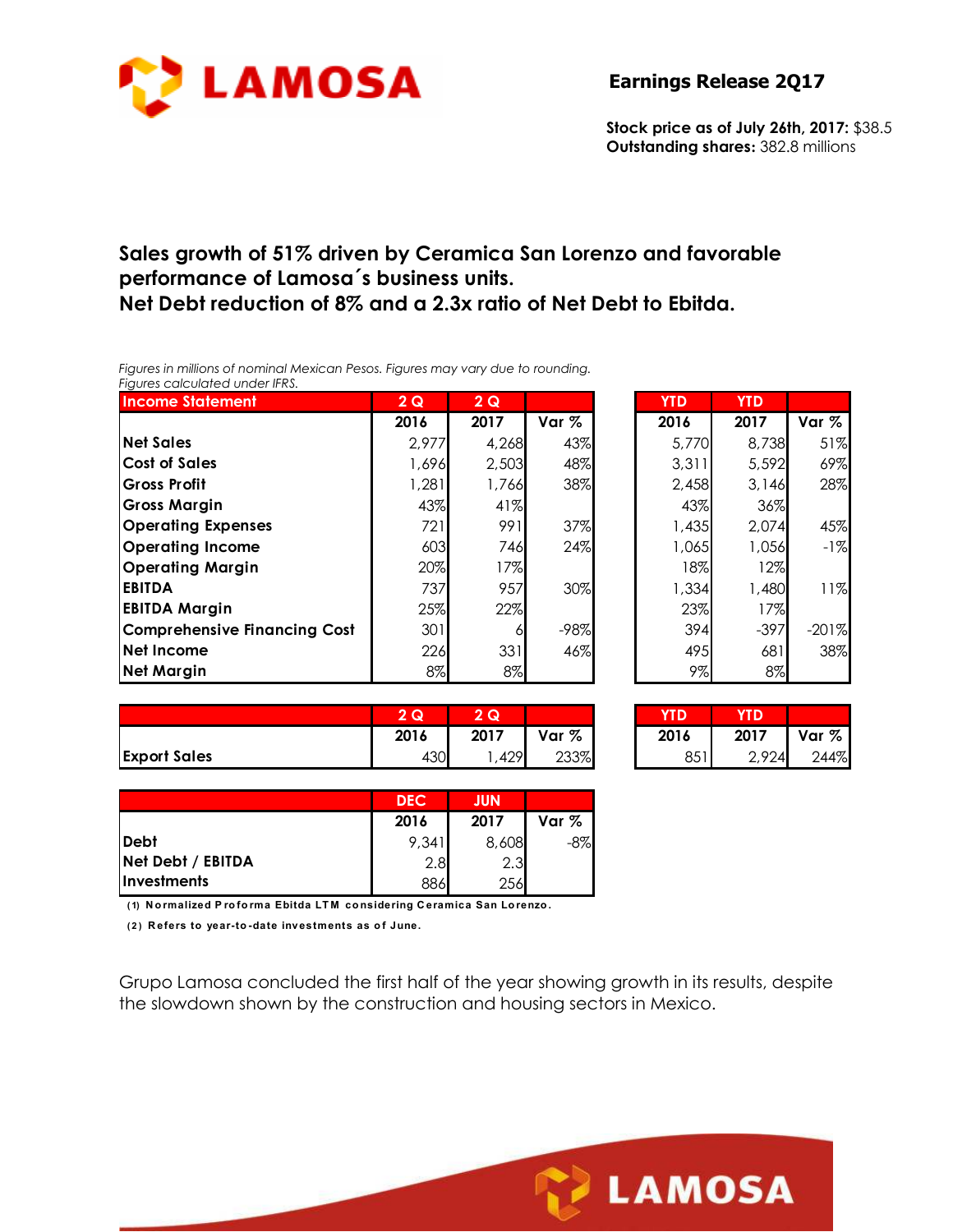

**San Pedro Garza García, Nuevo León, México, July 26th, 2017.** Grupo Lamosa, announces its results related to the second quarter of 2017.

*Figures in millions of Mexican Pesos. Figures may vary due to rounding.* 

#### **SALES**

Total sales during the first six months of the year amounted to \$8,738 million Pesos, an increase of 51% when compared to the first half of 2016. The increase in revenues was driven by the incorporation of Ceramica San Lorenzo operations in South America, acquired at the end of the third quarter of 2016, as well as for the favorable performance of Lamosa's business units. Excluding sales derived from Cerámica San Lorenzo, sales growth would be 16%.



### **SALES ABROAD**

Sales outside Mexico, which include in addition to exports, the sales made by subsidiaries abroad, amounted to \$2,924 million Pesos during the first half of the year, an increase of 244% in relation to the same period of the previous year, and a margin to sales of 33%.







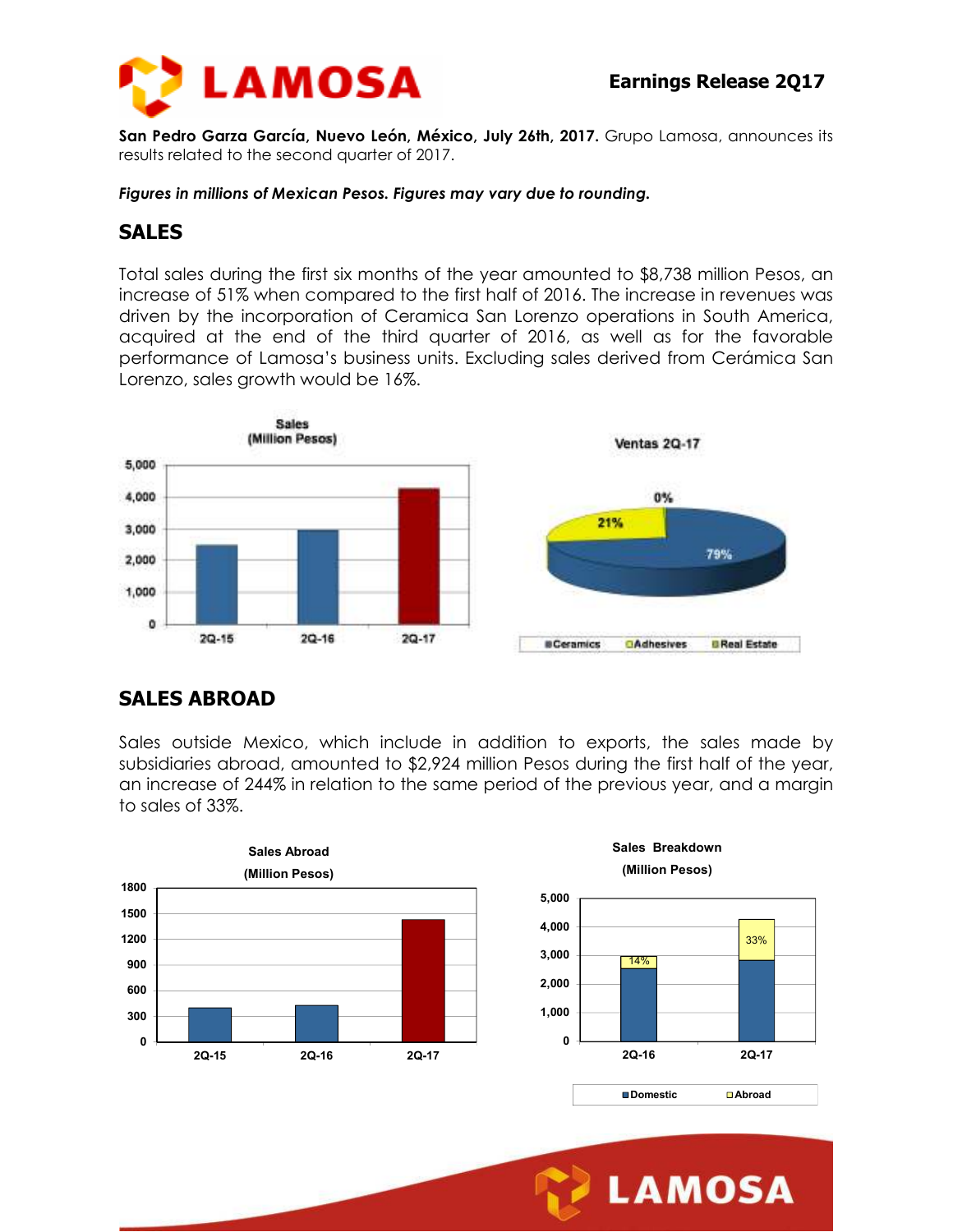

**LAMOSA** 

During the first half of the year, the Company's divisions continued to show growth in its results.

#### **PERFORMANCE PER BUSINESS SEGMENT**

|                           |         | <b>Ceramics</b> |            | <b>Adhesives</b> |         |            | <b>Real Estate</b> |       |       | <b>Total</b> |        |            |
|---------------------------|---------|-----------------|------------|------------------|---------|------------|--------------------|-------|-------|--------------|--------|------------|
|                           | $2Q-16$ | 2Q-17           | <b>Var</b> | $2Q-16$          | $2Q-17$ | <u>Var</u> | <b>2Q-16</b>       | 2Q-17 | $Var$ | $2Q-16$      | 2Q-17  | <u>Var</u> |
| <b>Total Sales</b>        | 2,150   | 3,373           |            | 828              | 891     |            |                    | 6     |       | 3.696        | 5,046  |            |
| <b>Intersegment Sales</b> |         | 0               |            | -1               | $-2$    |            | 0                  | 0     |       | $-718$       | $-778$ |            |
| <b>Net Sales</b>          | 2.150   | 3,373           | 57%        | 827              | 889     | 7%         | 0                  | 6     |       | 2.977        | 4.268  | 43%        |
| <b>EBIT</b>               | 434     | 537             | 24%        | 181              | 205     | 13%        |                    | 0     |       | 603          | 746    | 24%        |
| Dep., Amort. & Others     | 98      | 177             | 81%        | 10               | 11      | 5%         | 0                  | 0     |       | 134          | 211    | 58%        |
| <b>EBITDA</b>             | 532     | 713             | 34%        | 191              | 216     | 13%        | 0                  | 0     |       | 737          | 957    | 30%        |
| $\%$                      | 25%     | 21%             |            | 23%              | 24%     |            |                    |       |       | 25%          | 22%    |            |

|                           | <b>YTD</b> |                 |            | <b>YTD</b>       |               |            | <b>YTD</b>         |          |       | <b>YTD</b>   |          |            |
|---------------------------|------------|-----------------|------------|------------------|---------------|------------|--------------------|----------|-------|--------------|----------|------------|
|                           |            | <b>Ceramics</b> |            | <b>Adhesives</b> |               |            | <b>Real Estate</b> |          |       | <b>Total</b> |          |            |
|                           | $Jun-16$   | $Jun-17$        | <u>Var</u> | $Jun-16$         | <b>Jun-17</b> | <u>Var</u> | $Jun-16$           | $Jun-17$ | $Var$ | $Jun-16$     | Jun-17   | <u>Var</u> |
| <b>Total Sales</b>        | 4,120      | 6,908           |            | .651             | 1,825         |            |                    | 8        |       | 7.231        | 10,393   |            |
| <b>Intersegment Sales</b> | $\Omega$   | 0               |            | $-2$             | -3            |            |                    | 0        |       | $-1,462$     | $-1,655$ |            |
| <b>Net Sales</b>          | 4,120      | 6.908           | 68%        | 1.649            | 1,822         | 10%        |                    | 8        |       | 5.770        | 8,738    | 51%        |
| <b>EBIT</b>               | 750        | 639             | $-15%$     | 358              | 422           | 18%        | $-1$               | 0        |       | 1.065        | 1,056    | $-1%$      |
| Dep., Amort. & Others     | 192        | 352             | 83%        | 22               | 22            | 2%         | 0                  | 0        |       | 269          | 424      | 58%        |
| <b>EBITDA</b>             | 943        | 992             | 5%         | 380              | 444           | 17%        | $-1$               | 0        |       | 1,334        | 1,480    | 11%        |
| %                         | 23%        | 14%             |            | 23%              | 24%           |            |                    |          |       | 23%          | 17%      |            |

# **CERAMIC DIVISION**

Revenues of the ceramic division during the first half of 2017 totaled \$6,908 million Pesos, representing 79% of total sales, and a 68% growth in relation to sales of \$4,120 million Pesos recorded during the same period of 2016. Excluding the sales of Ceramica San Lorenzo, captured by this division, the growth would be 18%.

# **ADHESIVES DIVISION**

The adhesives division posted sales of \$1,822 million Pesos during the first six months of the year, which represented 21% of Lamosa's consolidated sales, and a 10% growth as compared to the first half of 2016.

# **OPERATING INCOME**

Operating income for the first half of the year amounted to \$1,056 million Pesos, a figure slightly lower than the \$1,065 million Pesos recorded in the same period of the previous year. It should be noted that the operating result was impacted by \$390 million Pesos corresponding to the closure of two of the four plants located in Argentina. This nonrecurring expense was derived in accordance with the plan of synergies and integration of the operations of Cerámica San Lorenzo in South America. Excluding this extraordinary impact, growth in operating income would be 36%.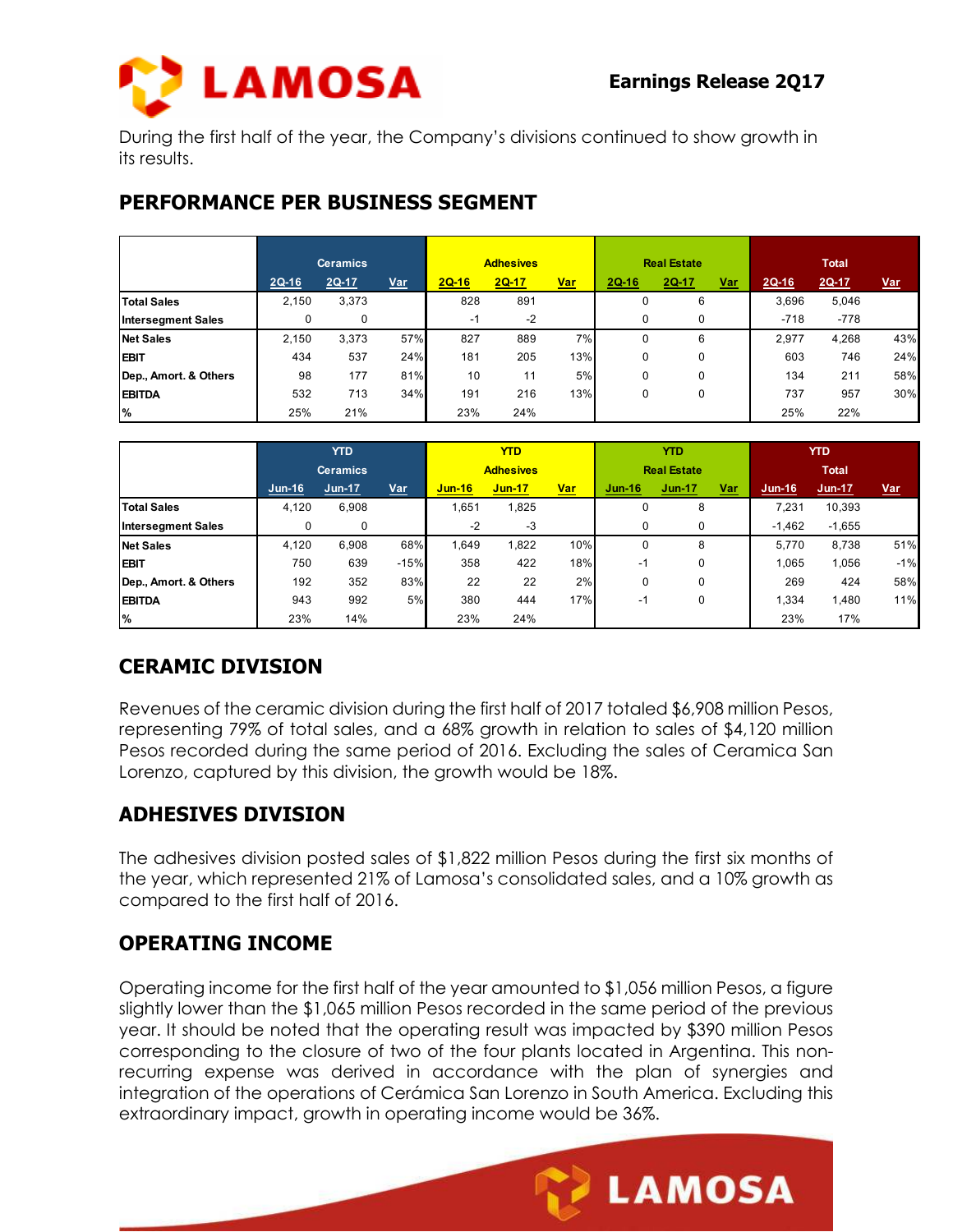

**LAMOSA** 

Ebitda recorded during the first six months of the year amounted to \$1,480 million Pesos, an increase of 11% when compared to \$1,334 million Pesos in the first half of 2016. Excluding the impact of the non-recurring expense aforementioned, Ebitda growth would be 40%, representing a sales margin of 21%.



### **NET INCOME**

During the first half of the year, comprehensive financing cost decreased 201% from a cost of \$394 million Pesos to a gain of \$397 million Pesos. This reduction is explained by the 13% appreciation of the Peso against the US Dollar, which generated an exchange gain of \$736 million Pesos, as compared to an exchange loss of \$270 million Pesos recorded during the first half of 2016. Such exchange gain offset the higher level of net financial expenses derived from the new debt acquired at the end of the third quarter of 2016 for the acquisition of Ceramica San Lorenzo. Net financial expenses at the end of the second quarter of 2017 were \$339 million Pesos, compared to \$124 million Pesos recorded during the first half of 2016.

Despite the higher level of taxes recorded during the first six months of the year, the growth in results coupled with the decrease in the comprehensive financing cost, had a positive impact on the company's net result. Net income for the first half of the year amounted to \$681 million Pesos, an increase of 38% compared to the same period in 2016 and a sales margin of 8%.